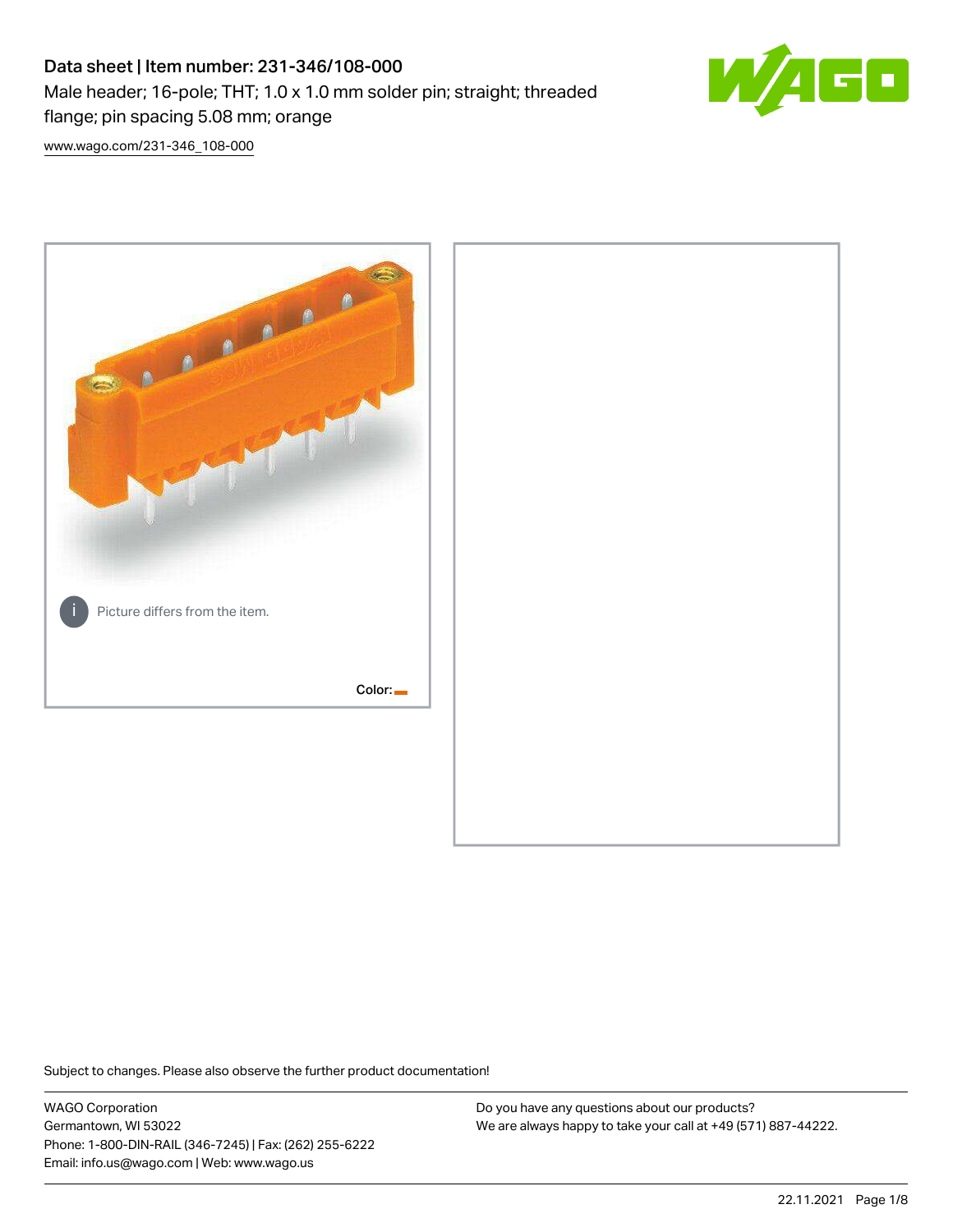

#### Dimensions in mm

 $L_1$  = (pole no. x pin spacing) + 5.4 mm

 $L_2$  = (pole no. x pin spacing) + 10 mm

#### Item description

- $\blacksquare$ Horizontal or vertical PCB mounting via straight or angled solder pins
- $\blacksquare$ Pin cross-section: 1 x 1 mm
- $\blacksquare$ With coding fingers

Subject to changes. Please also observe the further product documentation!

WAGO Corporation Germantown, WI 53022 Phone: 1-800-DIN-RAIL (346-7245) | Fax: (262) 255-6222 Email: info.us@wago.com | Web: www.wago.us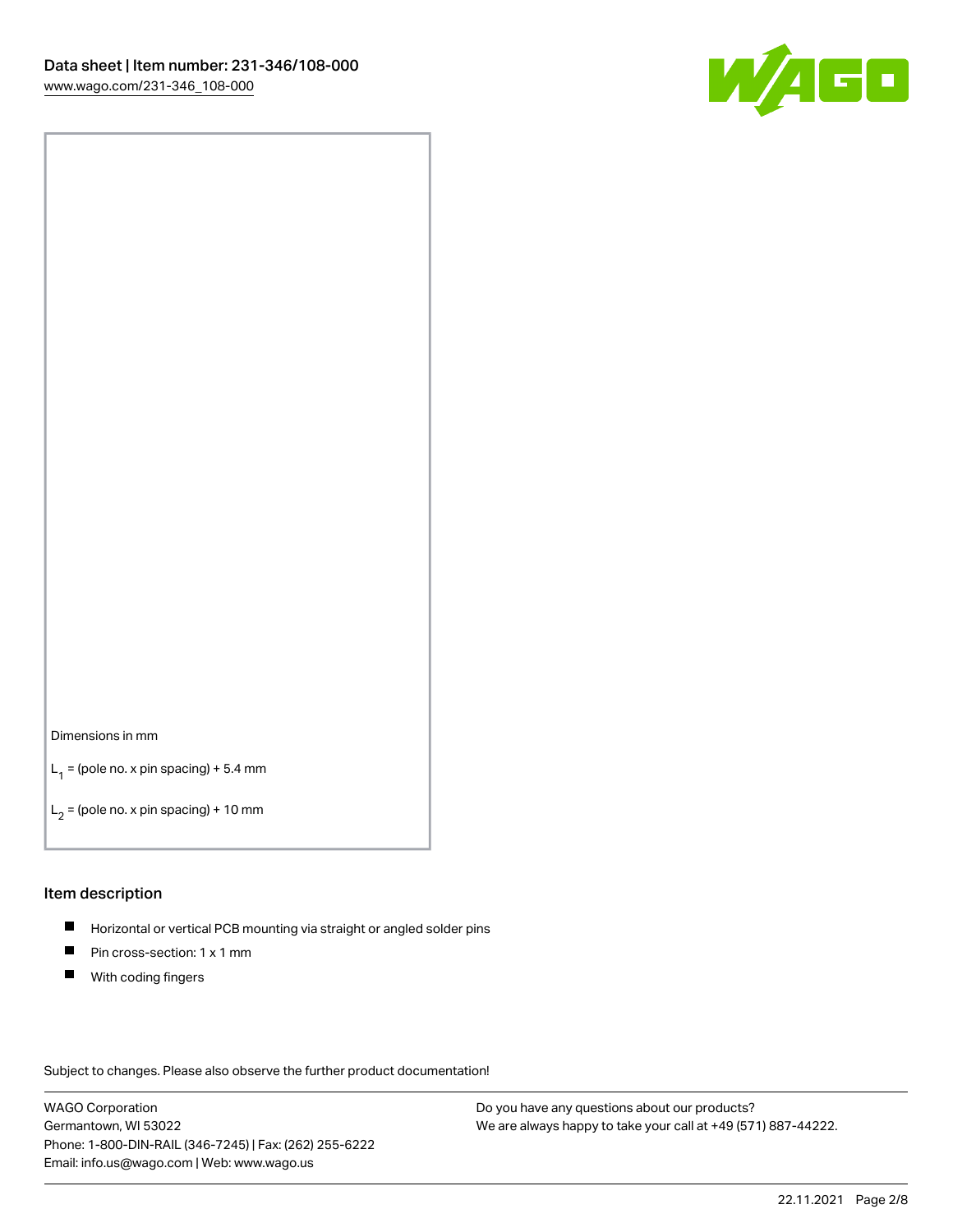

# Data Notes

| Safety information 1 | The <i>MCS – MULTI CONNECTION SYSTEM</i> includes connectors<br>without breaking capacity in accordance with DIN EN 61984. When<br>used as intended, these connectors must not be connected<br>/disconnected when live or under load. The circuit design should<br>ensure header pins, which can be touched, are not live when<br>unmated. |
|----------------------|--------------------------------------------------------------------------------------------------------------------------------------------------------------------------------------------------------------------------------------------------------------------------------------------------------------------------------------------|
| Variants:            | Other pole numbers<br>3.8 mm pin projection for male headers with straight solder pins<br>Gold-plated or partially gold-plated contact surfaces<br>Other versions (or variants) can be requested from WAGO Sales or<br>configured at https://configurator.wago.com/                                                                        |

# Electrical data

# IEC Approvals

| Ratings per                 | IEC/EN 60664-1                                            |
|-----------------------------|-----------------------------------------------------------|
| Rated voltage (III / 3)     | 320 V                                                     |
| Rated surge voltage (III/3) | 4 <sub>kV</sub>                                           |
| Rated voltage (III/2)       | 320 V                                                     |
| Rated surge voltage (III/2) | 4 <sub>kV</sub>                                           |
| Nominal voltage (II/2)      | 630 V                                                     |
| Rated surge voltage (II/2)  | 4 <sub>k</sub> V                                          |
| Rated current               | 12A                                                       |
| Legend (ratings)            | (III / 2) ≙ Overvoltage category III / Pollution degree 2 |

# UL Approvals

| Approvals per                  | UL 1059 |
|--------------------------------|---------|
| Rated voltage UL (Use Group B) | 300 V   |
| Rated current UL (Use Group B) | 10 A    |
| Rated voltage UL (Use Group D) | 300 V   |
| Rated current UL (Use Group D) | 10 A    |

# Ratings per UL

| Rated voltage UL 1977 | 600 V |
|-----------------------|-------|
| Rated current UL 1977 |       |

Subject to changes. Please also observe the further product documentation!

| <b>WAGO Corporation</b>                                | Do you have any questions about our products?                 |
|--------------------------------------------------------|---------------------------------------------------------------|
| Germantown, WI 53022                                   | We are always happy to take your call at +49 (571) 887-44222. |
| Phone: 1-800-DIN-RAIL (346-7245)   Fax: (262) 255-6222 |                                                               |
| Email: info.us@wago.com   Web: www.wago.us             |                                                               |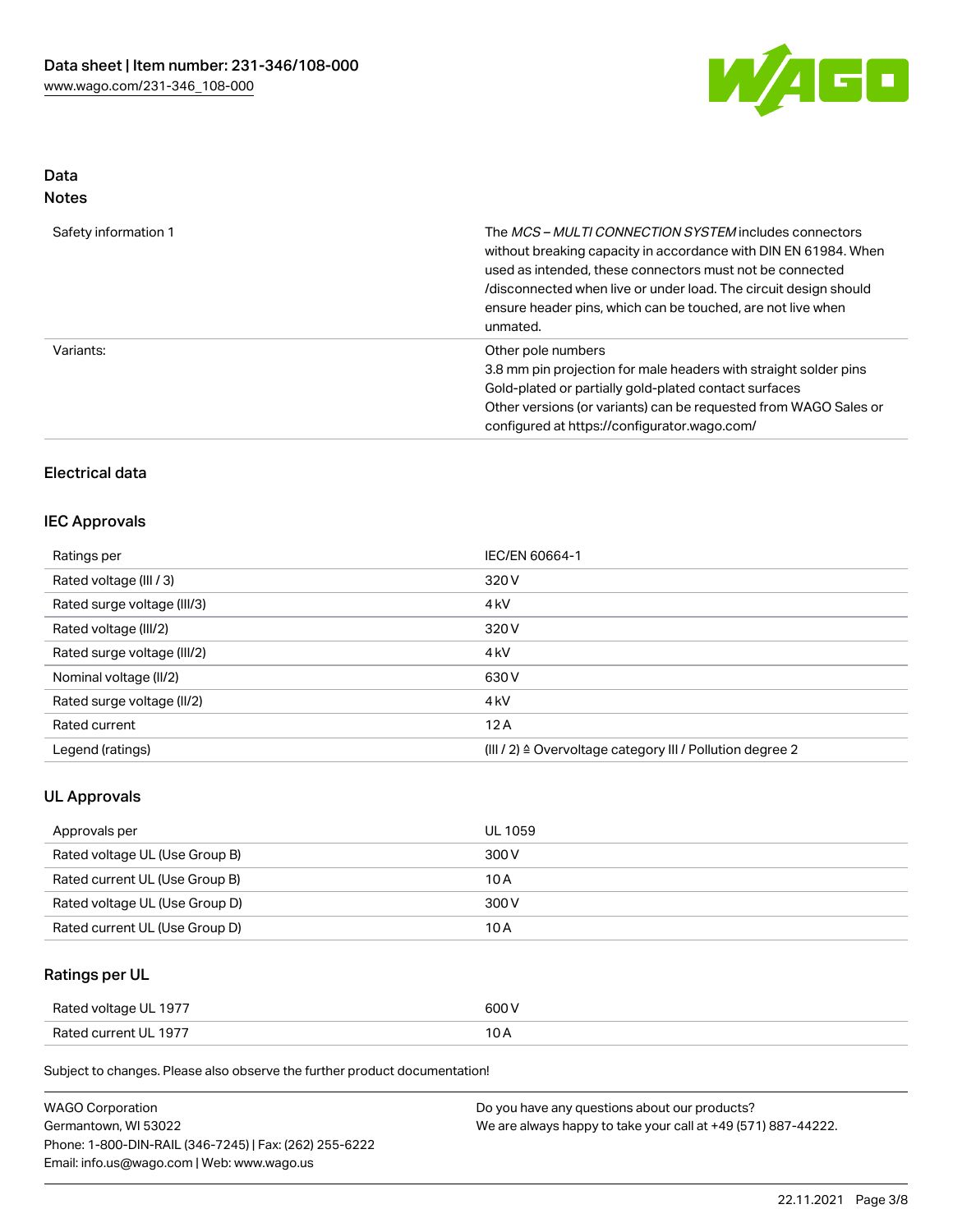

## CSA Approvals

| Approvals per                   | <b>CSA</b>            |  |
|---------------------------------|-----------------------|--|
| Rated voltage CSA (Use Group B) | 300 V                 |  |
| Rated current CSA (Use Group B) | 10A                   |  |
| Rated voltage CSA (Use Group D) | 300V                  |  |
| Rated current CSA (Use Group D) | 10A                   |  |
| <b>Connection data</b>          |                       |  |
| Total number of potentials      | 16                    |  |
| Number of connection types      | $\mathbf{1}$          |  |
| Number of levels                | $\mathbf{1}$          |  |
| <b>Connection 1</b>             |                       |  |
| Number of poles                 | 16                    |  |
| Physical data                   |                       |  |
| Pin spacing                     | 5.08 mm / 0.2 inch    |  |
| Width                           | 91.28 mm / 3.594 inch |  |
| Height                          | 17 mm / 0.669 inch    |  |
| Height from the surface         | 12 mm / 0.472 inch    |  |
| Depth                           | 8.4 mm / 0.331 inch   |  |
| Solder pin length               | 5 <sub>mm</sub>       |  |
| Solder pin dimensions           | $1 \times 1$ mm       |  |

# Plug-in connection

| Contact type (pluggable connector) | Male connector/plug |
|------------------------------------|---------------------|
| Connector (connection type)        | for PCB             |
| Mismating protection               | No                  |
| Mating direction to the PCB        | 90°                 |
| Locking of plug-in connection      | Threaded flange     |

## PCB contact

| PCB Contact            |                                          |
|------------------------|------------------------------------------|
| Solder pin arrangement | over the entire male connector (in-line) |

Subject to changes. Please also observe the further product documentation!

Drilled hole diameter with tolerance  $1.4$   $(+0.1)$  mm

| <b>WAGO Corporation</b>                                | Do you have any questions about our products?                 |
|--------------------------------------------------------|---------------------------------------------------------------|
| Germantown, WI 53022                                   | We are always happy to take your call at +49 (571) 887-44222. |
| Phone: 1-800-DIN-RAIL (346-7245)   Fax: (262) 255-6222 |                                                               |
| Email: info.us@wago.com   Web: www.wago.us             |                                                               |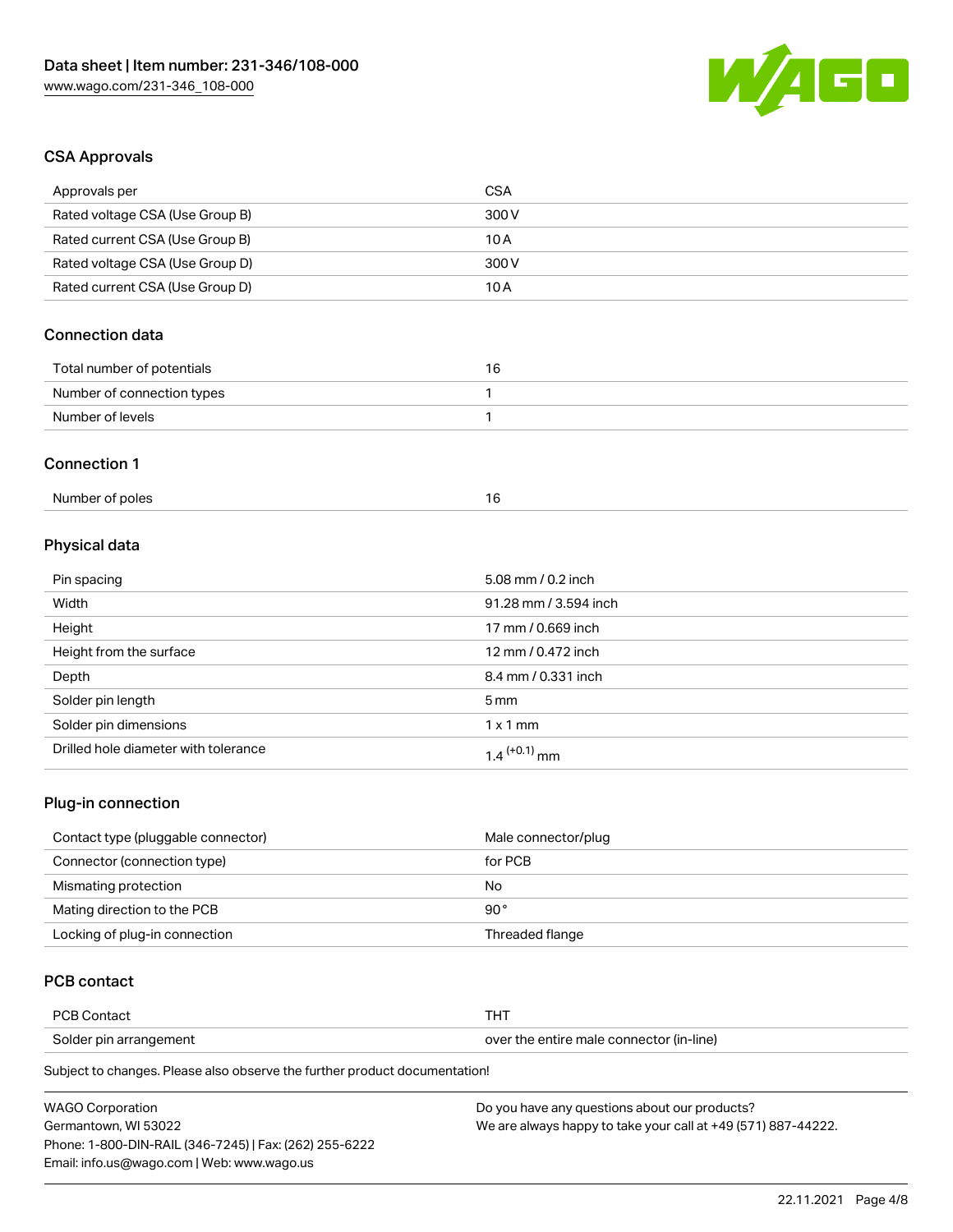

#### Number of solder pins per potential 1

#### Material data

| Color                       | orange                                 |
|-----------------------------|----------------------------------------|
| Material group              |                                        |
| Insulation material         | Polyamide (PA66)                       |
| Flammability class per UL94 | V <sub>0</sub>                         |
| Contact material            | Electrolytic copper (E <sub>Cu</sub> ) |
| Contact plating             | tin-plated                             |
| Fire load                   | $0.102$ MJ                             |
| Weight                      | 5.8g                                   |

#### Environmental requirements

Limit temperature range  $-60...+100 °C$ 

#### Commercial data

| Product Group         | 3 (Multi Conn. System) |
|-----------------------|------------------------|
| PU (SPU)              | 50 Stück               |
| Packaging type        | box                    |
| Country of origin     | PL                     |
| <b>GTIN</b>           | 4045454029173          |
| Customs tariff number | 8536694040             |

## Approvals / Certificates

#### Country specific Approvals

| Logo                | Approval                                            | <b>Additional Approval Text</b> | Certificate<br>name |
|---------------------|-----------------------------------------------------|---------------------------------|---------------------|
|                     | <b>CB</b><br><b>DEKRA Certification B.V.</b>        | IEC 61984                       | NL-39756            |
|                     | <b>CSA</b><br>DEKRA Certification B.V.              | C <sub>22.2</sub>               | 1466354             |
| EMA<br><b>INEUR</b> | <b>KEMA/KEUR</b><br><b>DEKRA Certification B.V.</b> | EN 61984                        | 2190761.01          |

Subject to changes. Please also observe the further product documentation!

| <b>WAGO Corporation</b>                                | Do you have any questions about our products?                 |
|--------------------------------------------------------|---------------------------------------------------------------|
| Germantown, WI 53022                                   | We are always happy to take your call at +49 (571) 887-44222. |
| Phone: 1-800-DIN-RAIL (346-7245)   Fax: (262) 255-6222 |                                                               |
| Email: info.us@wago.com   Web: www.wago.us             |                                                               |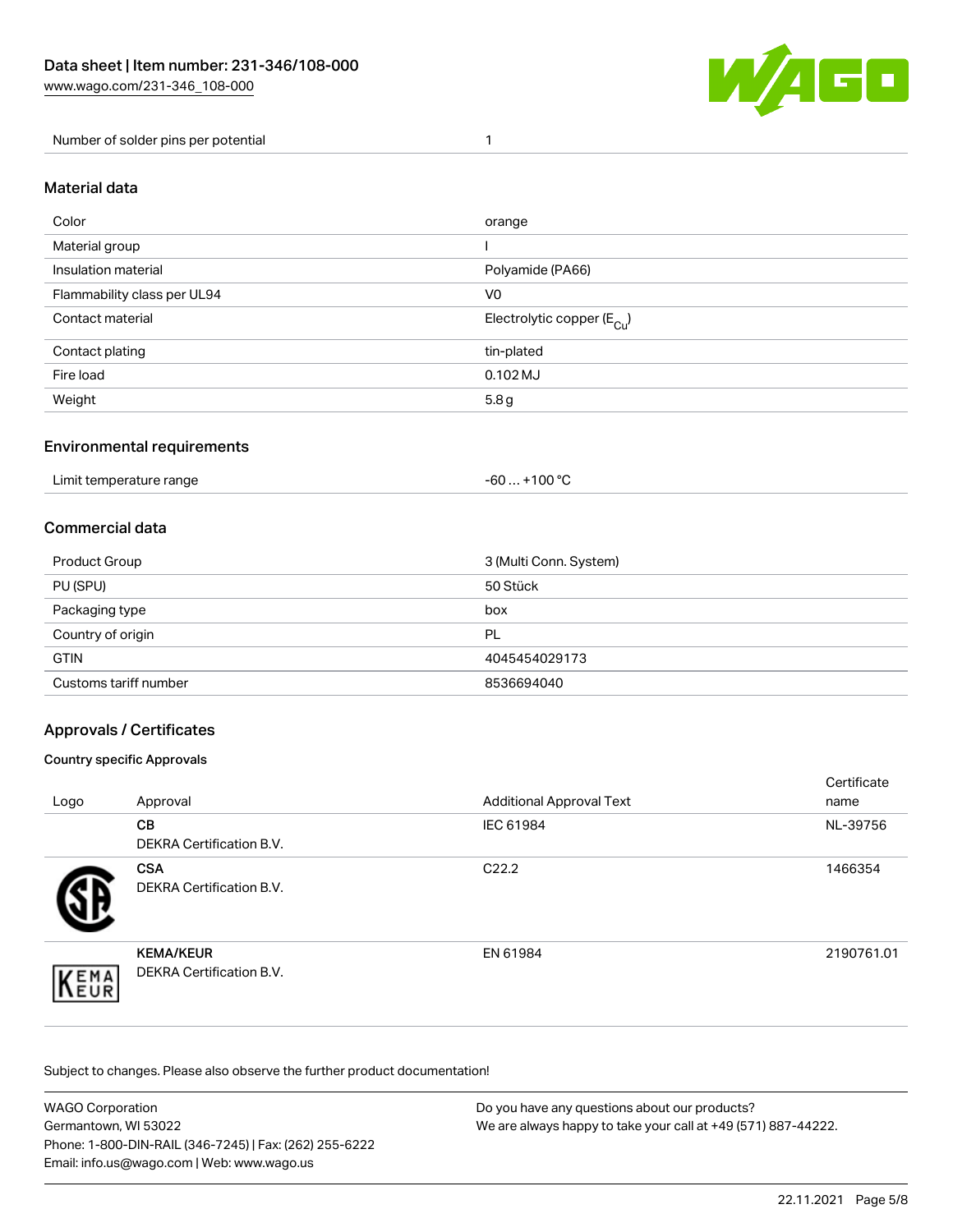

#### UL-Approvals

| Logo | Approval                                    | <b>Additional Approval Text</b> | Certificate<br>name |
|------|---------------------------------------------|---------------------------------|---------------------|
| Я.   | UL<br>UL International Germany GmbH         | <b>UL 1977</b>                  | E45171              |
| P.   | <b>UR</b><br>Underwriters Laboratories Inc. | <b>UL 1059</b>                  | E45172              |

#### Counterpart

| Item no.231-316/107-000<br>1-conductor female connector; CAGE CLAMP®; 2.5 mm <sup>2</sup> ; Pin spacing 5.08 mm; 16-pole; Screw flange;<br>$2,50$ mm <sup>2</sup> ; orange          | www.wago.com/231-316<br>/107-000  |
|-------------------------------------------------------------------------------------------------------------------------------------------------------------------------------------|-----------------------------------|
| Item no.231-2316/107-000<br>2-conductor female connector; Push-in CAGE CLAMP®; 2.5 mm <sup>2</sup> ; Pin spacing 5.08 mm; 16-pole; Screw<br>flange; $2,50$ mm <sup>2</sup> ; orange | www.wago.com/231-2316<br>/107-000 |
| Item no.2231-316/107-000<br>Female plug; 16-pole; push-button; screw flange; 12 AWG max; pin spacing 5.08 mm; 1-conductor per<br>pole; orange                                       | www.wago.com/2231-316<br>/107-000 |

#### Optional accessories

É

| Intermediate plate            |                                                                  |            |                      |                      |  |  |
|-------------------------------|------------------------------------------------------------------|------------|----------------------|----------------------|--|--|
|                               | Item no.: 231-500<br>Spacer; for formation of groups; light gray |            |                      | www.wago.com/231-500 |  |  |
| Coding                        |                                                                  |            |                      |                      |  |  |
|                               | Item no.: 231-129<br>Coding key; snap-on type; light gray        |            | www.wago.com/231-129 |                      |  |  |
| <b>Downloads</b>              |                                                                  |            |                      |                      |  |  |
| <b>Documentation</b>          |                                                                  |            |                      |                      |  |  |
| <b>Additional Information</b> |                                                                  |            |                      |                      |  |  |
| Technical explanations        |                                                                  | 2019 Apr 3 | pdf                  | Download             |  |  |

Subject to changes. Please also observe the further product documentation!

| <b>WAGO Corporation</b>                                | Do you have any questions about our products?                 |
|--------------------------------------------------------|---------------------------------------------------------------|
| Germantown, WI 53022                                   | We are always happy to take your call at +49 (571) 887-44222. |
| Phone: 1-800-DIN-RAIL (346-7245)   Fax: (262) 255-6222 |                                                               |
| Email: info.us@wago.com   Web: www.wago.us             |                                                               |

2.0 MB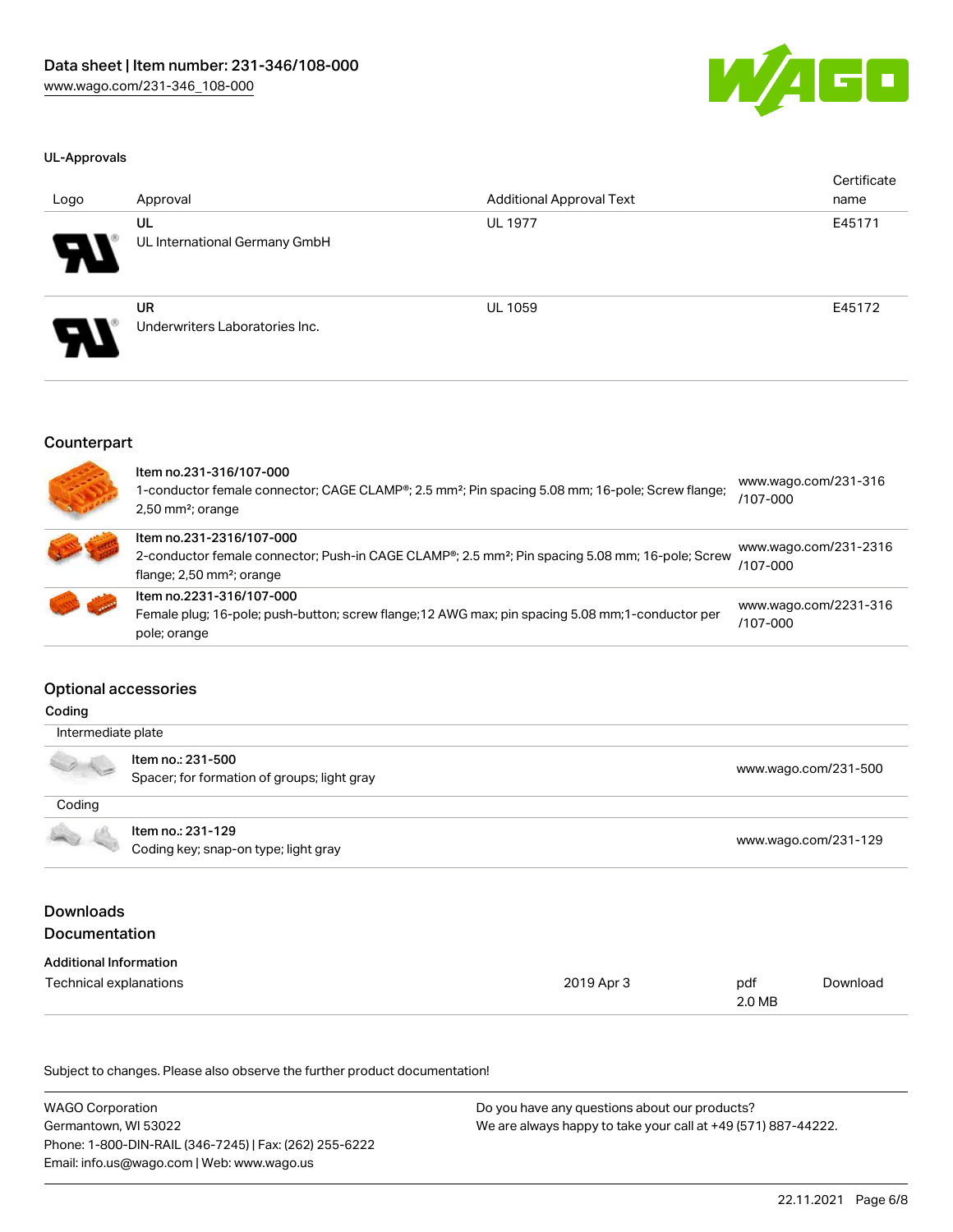

# CAD files

#### CAE data

| EPLAN Data Portal 231-346/108-000 | URL | Download |
|-----------------------------------|-----|----------|
| EPLAN Data Portal 231-346/108-000 | URL | Download |
| ZUKEN Portal 231-346/108-000      | URL | Download |

#### PCB Design

| Symbol and Footprint 231-346/108-000                                                | URL | Download |
|-------------------------------------------------------------------------------------|-----|----------|
| CAx data for your PCB design, consisting of "schematic symbols and PCB footprints", |     |          |
| allow easy integration of the WAGO component into your development environment.     |     |          |

#### Supported formats:

- $\blacksquare$ Accel EDA 14 & 15
- $\blacksquare$ Altium 6 to current version
- $\blacksquare$ Cadence Allegro
- П **DesignSpark**
- $\blacksquare$ Eagle Libraries
- $\blacksquare$ KiCad
- $\blacksquare$ Mentor Graphics BoardStation
- $\blacksquare$ Mentor Graphics Design Architect
- $\blacksquare$ Mentor Graphics Design Expedition 99 and 2000
- $\blacksquare$ OrCAD 9.X PCB and Capture
- $\blacksquare$ PADS PowerPCB 3, 3.5, 4.X, and 5.X
- $\blacksquare$ PADS PowerPCB and PowerLogic 3.0
- $\blacksquare$ PCAD 2000, 2001, 2002, 2004, and 2006
- $\blacksquare$ Pulsonix 8.5 or newer
- $\blacksquare$ STL
- $\blacksquare$ 3D STEP
- $\blacksquare$ TARGET 3001!
- $\blacksquare$ View Logic ViewDraw
- $\blacksquare$ Quadcept
- $\blacksquare$ Zuken CadStar 3 and 4
- $\blacksquare$ Zuken CR-5000 and CR-8000

PCB Component Libraries (EDA), PCB CAD Library Ultra Librarian

Subject to changes. Please also observe the further product documentation!

WAGO Corporation Germantown, WI 53022 Phone: 1-800-DIN-RAIL (346-7245) | Fax: (262) 255-6222 Email: info.us@wago.com | Web: www.wago.us